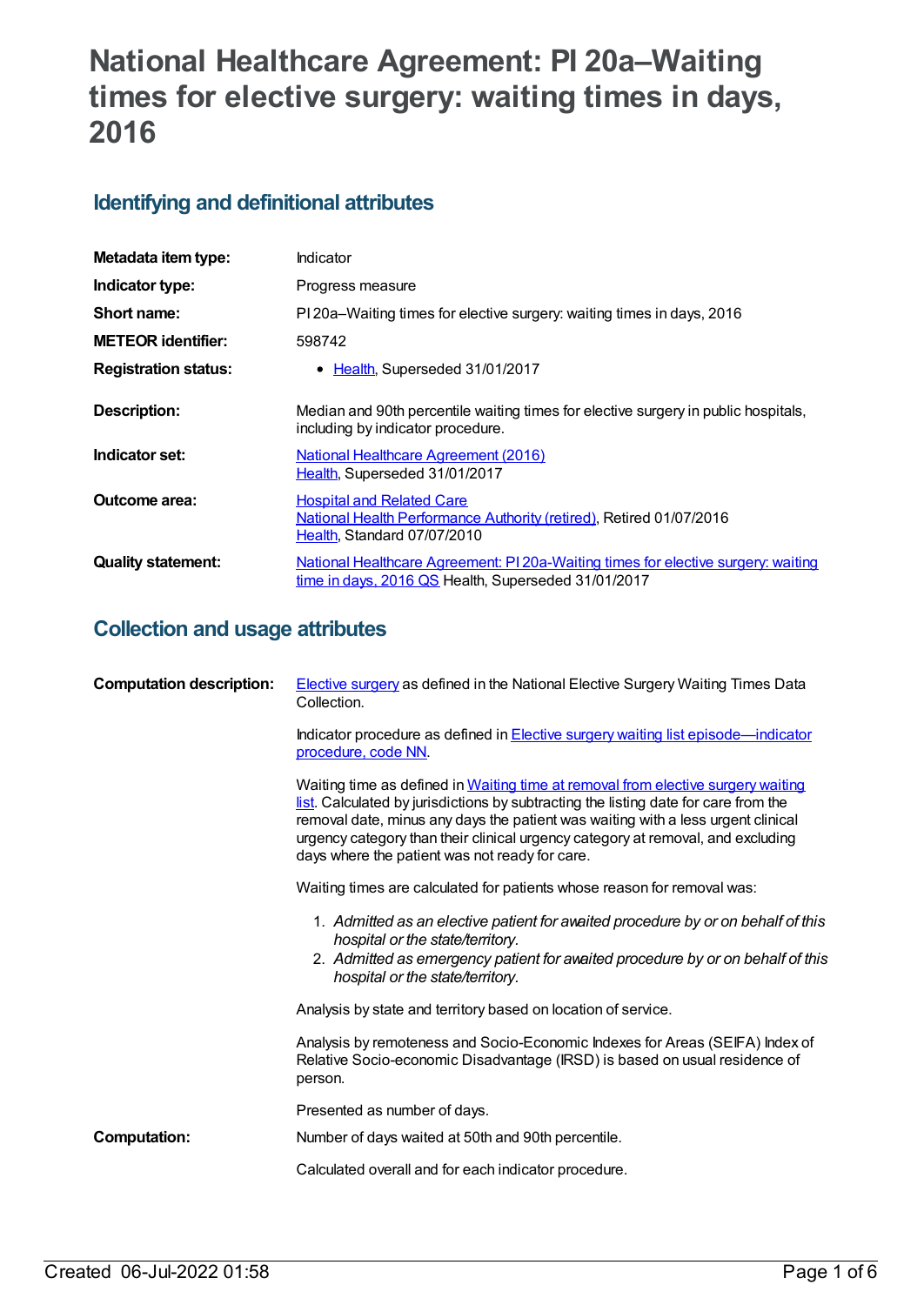Elective surgery waiting list [episode—reason](https://meteor.aihw.gov.au/content/471735) for removal from a waiting list, code N

#### **Data Source**

National Hospital Morbidity [Database](https://meteor.aihw.gov.au/content/394352) (NHMD)

**NMDS / DSS**

[Admitted](https://meteor.aihw.gov.au/content/491555) patient care NMDS 2013-14

**Guide for use**

Data source type: Adminstrative by-product data

## **Data Element / Data Set**

Elective surgery waiting list [episode—reason](https://meteor.aihw.gov.au/content/471735) for removal from a waiting list, code N

**Data Source**

National elective surgery waiting times data [collection](https://meteor.aihw.gov.au/content/635534)

**NMDS / DSS**

Elective surgery waiting times [\(removals](https://meteor.aihw.gov.au/content/520154) data) NMDS 2013-15

**Guide for use**

Data source type: Administrative by-product data

## **Data Element / Data Set**

Elective surgery waiting list [episode—waiting](https://meteor.aihw.gov.au/content/471744) time (at removal), total days N[NNN]

**Data Source**

National Hospital Morbidity [Database](https://meteor.aihw.gov.au/content/394352) (NHMD)

**NMDS / DSS**

[Admitted](https://meteor.aihw.gov.au/content/491555) patient care NMDS 2013-14

**Guide for use**

Data source type: Administrative by-product data

## **Data Element / Data Set**

Elective surgery waiting list [episode—waiting](https://meteor.aihw.gov.au/content/471744) time (at removal), total days **N[NNN]** 

**Data Source**

National elective surgery waiting times data [collection](https://meteor.aihw.gov.au/content/635534)

**NMDS / DSS**

Elective surgery waiting times [\(removals](https://meteor.aihw.gov.au/content/520154) data) NMDS 2013-15

**Guide for use**

Data source type: Administrative by-product data

**Denominator:** Not applicable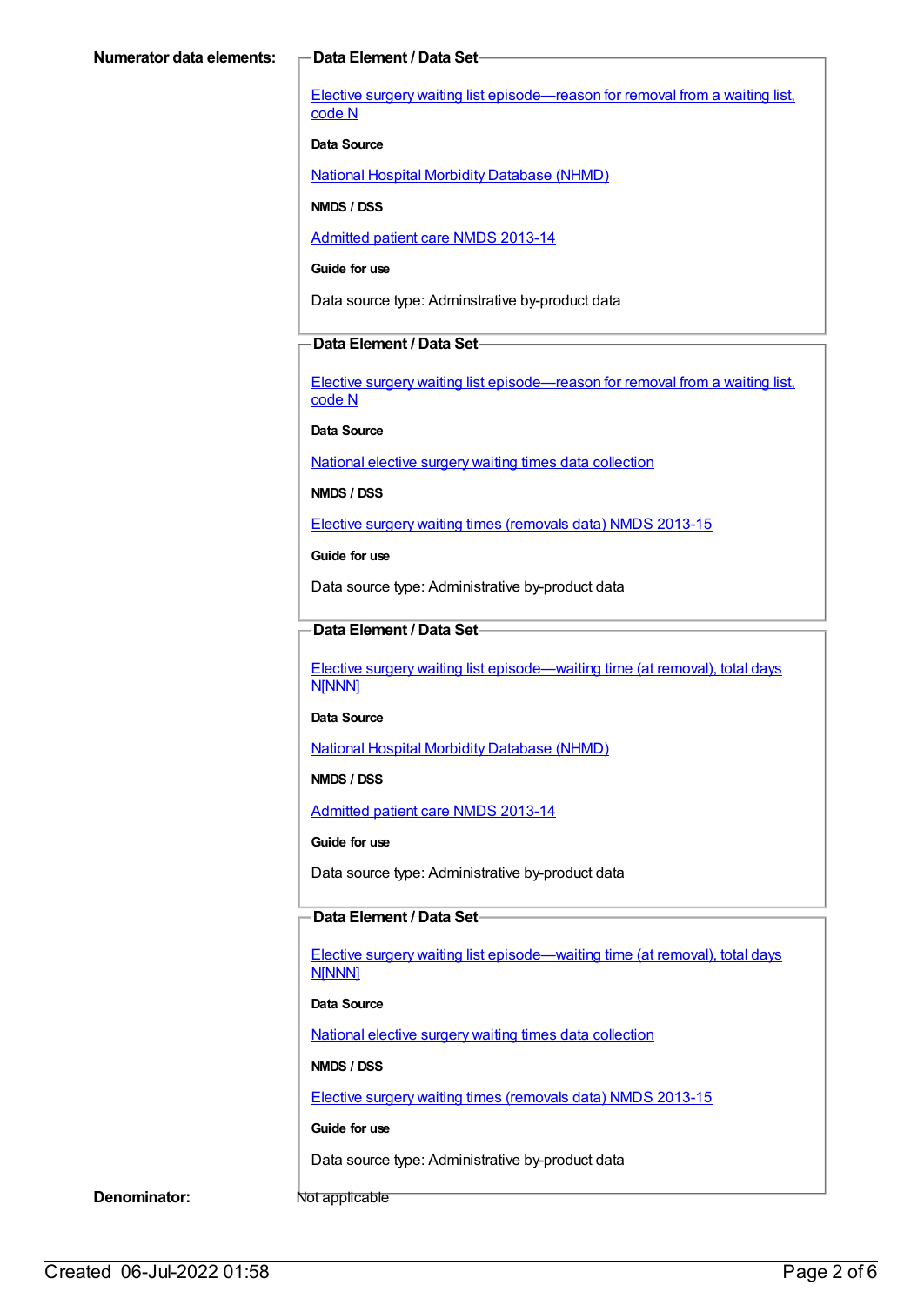**Disaggregation:** 2014–15—State and territory, by:

• peer group

2014–15—State and territory, by indicator procedure, by (not reported):

• peer group

2014–15—State and territory, by indicator procedure (and total), by:

• Indigenous status

2011–12, 2012–13 (revised for new hospital peer groups), 2013–14 (revised for new hospital peer groups and following jurisdiction provision of elective surgery waiting times cluster data to the National Hospital Morbidity Database (NHMD))— State and territory, by indicator procedure (and total), by (not reported):

 $\bullet$  peer group

2013–14 (revised following jurisdiction provision of elective surgery waiting times cluster data to the NHMD)—State and territory, by indicator procedure (and total), by:

• Indigenous status

2013–14 (revised following jurisdiction provision of elective surgery waiting times cluster data to the NHMD)—State and territory, by:

- remoteness (Australian Statistical Geography Standard (ASGS) Remoteness Structure)
- 2011 SEIFA IRSD quintiles

2013–14—Nationally, by (all not reported):

- 2011 SEIFA IRSD deciles
- selected indicator procedures (cataract extraction, cholecystectomy, coronary artery bypass graft, cystoscopy) by 2011 SEIFA IRSD quintiles
- indicator procedure, by peer group, by Indigenous status, by remoteness (ASGS Remoteness Structure).

2011–12 (revised for new hospital peer groups)—Nationally, by (not reported):

• indicator procedure, by peer group, by Indigenous status, by remoteness (Australian Standard Geographical Classification (ASGC) Remoteness Structure).

2012–13 (revised for new hospital peer groups), 2013–14 (revised for new hospital peer groups and following jurisdictional provision of elective surgery waiting times cluster data to the NHMD)—Nationally, by (not reported):

• indicator procedure, by peer group, by Indigenous status, by remoteness (ASGS Remoteness Structure).

Some disaggregations may result in numbers too small for publication.

Disaggregation by peer group uses the peer group classification as described in *Admitted patient care 2013–14: Australian hospital statistics*.

| <b>Disaggregation data</b><br>elements: | <b>Data Element / Data Set-</b>                                 |  |
|-----------------------------------------|-----------------------------------------------------------------|--|
|                                         | Establishment-organisation identifier (Australian), NNX[X]NNNNN |  |
|                                         | Data Source                                                     |  |
|                                         | <b>National Hospital Morbidity Database (NHMD)</b>              |  |
|                                         | NMDS / DSS                                                      |  |
|                                         | Admitted patient care NMDS 2013-14                              |  |
|                                         | Guide for use                                                   |  |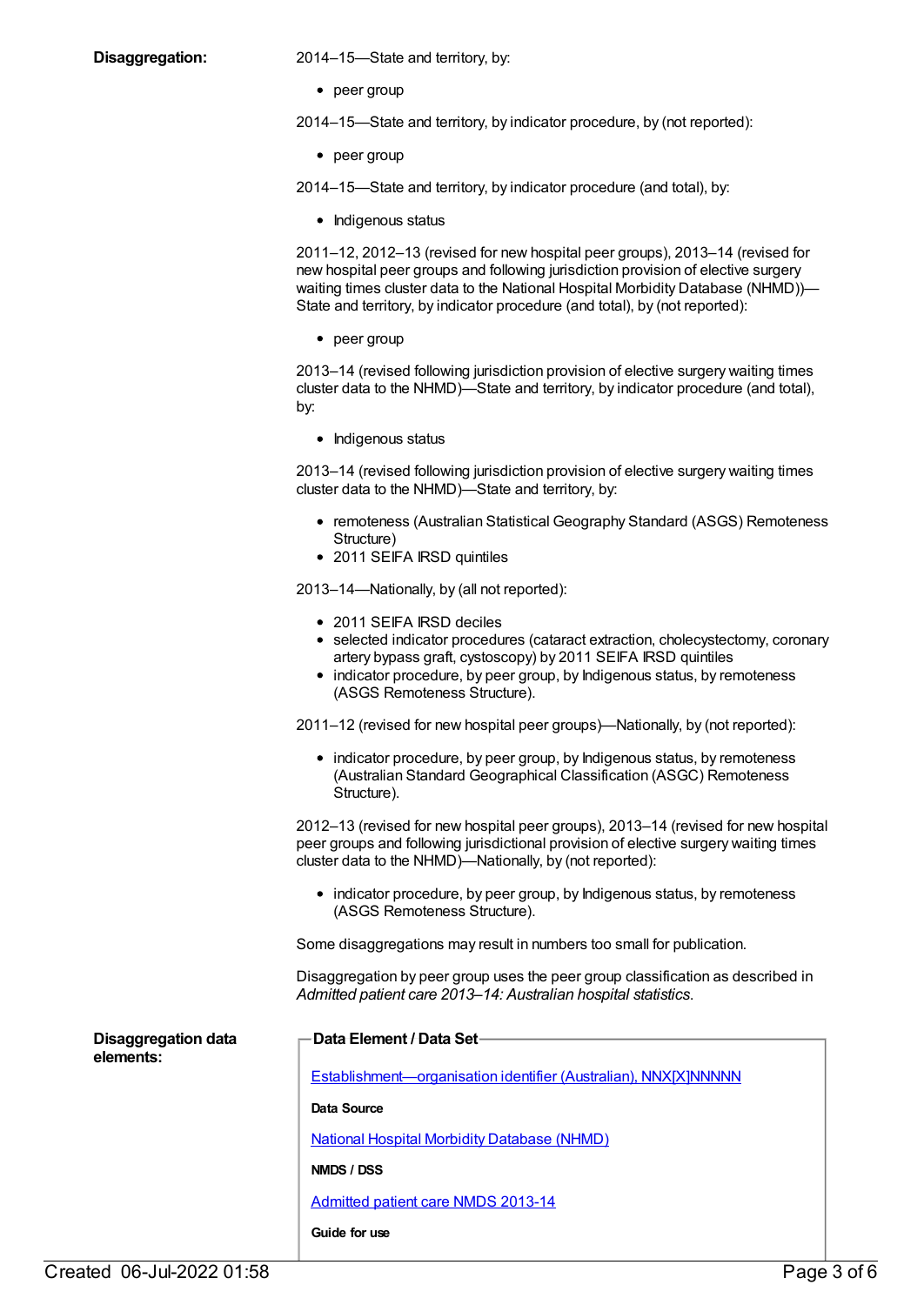Data source type: Administrative by-product data

Used to derive hospital peer group

#### **Data Element / Data Set**

[Establishment—organisation](https://meteor.aihw.gov.au/content/269973) identifier (Australian), NNX[X]NNNNN

#### **Data Source**

National elective surgery waiting times data [collection](https://meteor.aihw.gov.au/content/635534)

#### **NMDS / DSS**

Elective surgery waiting times [\(removals](https://meteor.aihw.gov.au/content/520154) data) NMDS 2013-15

**Guide for use**

Data source type: Administrative by-product data Used for disaggregation by state/territory and to derive hospital peer group

## **Data Element / Data Set**

[Person—Indigenous](https://meteor.aihw.gov.au/content/291036) status, code N

**Data Source**

National Hospital Morbidity [Database](https://meteor.aihw.gov.au/content/394352) (NHMD)

**NMDS / DSS**

[Admitted](https://meteor.aihw.gov.au/content/491555) patient care NMDS 2013-14

**Guide for use**

Data source type: Administrative by-product data

## **Data Element / Data Set**

[Person—Indigenous](https://meteor.aihw.gov.au/content/291036) status, code N

**Data Source**

National elective surgery waiting times data [collection](https://meteor.aihw.gov.au/content/635534)

**NMDS / DSS**

Elective surgery waiting times [\(removals](https://meteor.aihw.gov.au/content/520154) data) NMDS 2013-15

**Guide for use**

Data source type: Administrative by-product data

## **Data Element / Data Set**

[Person—area](https://meteor.aihw.gov.au/content/469909) of usual residence, statistical area level 2 (SA2) code (ASGS 2011) N(9)

#### **Data Source**

National Hospital Morbidity [Database](https://meteor.aihw.gov.au/content/394352) (NHMD)

**NMDS / DSS**

[Admitted](https://meteor.aihw.gov.au/content/491555) patient care NMDS 2013-14

**Guide for use**

Data source type: Adminstrative by-product data

Used for disaggregation by state/territory, remoteness and SEIFA IRSD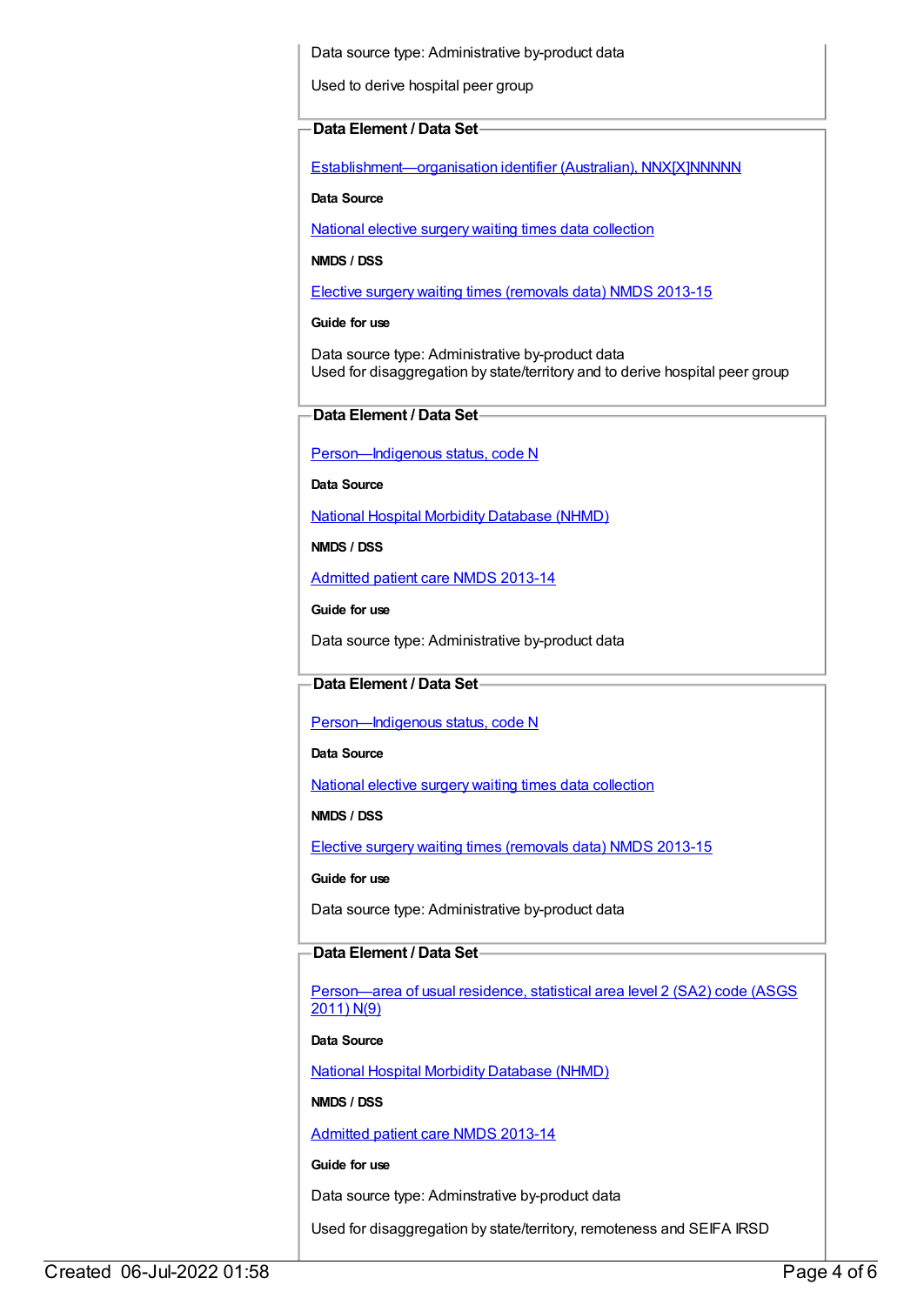|           | Data Element / Data Set-                                                                                                                                                                                      |
|-----------|---------------------------------------------------------------------------------------------------------------------------------------------------------------------------------------------------------------|
|           | Elective surgery waiting list episode-indicator procedure, code NN                                                                                                                                            |
|           | <b>Data Source</b>                                                                                                                                                                                            |
|           | <b>National Hospital Morbidity Database (NHMD)</b>                                                                                                                                                            |
|           | NMDS / DSS                                                                                                                                                                                                    |
|           | Admitted patient care NMDS 2013-14                                                                                                                                                                            |
|           | Guide for use                                                                                                                                                                                                 |
|           | Data source type: Administrative by-product data                                                                                                                                                              |
|           | Data Element / Data Set-                                                                                                                                                                                      |
|           | Elective surgery waiting list episode-indicator procedure, code NN                                                                                                                                            |
|           | Data Source                                                                                                                                                                                                   |
|           | National elective surgery waiting times data collection                                                                                                                                                       |
|           | NMDS / DSS                                                                                                                                                                                                    |
|           | Elective surgery waiting times (removals data) NMDS 2013-15                                                                                                                                                   |
|           | Guide for use                                                                                                                                                                                                 |
|           | Data source type: Administrative by-product data                                                                                                                                                              |
| Comments: | Most recent data available for 2016 National Healthcare Agreement performance<br>reporting: 2014-15.                                                                                                          |
|           | Indicator procedures are a subset of all procedures, e.g. in 2007–08,<br>approximately 65% of removals did not fall into one of the defined indicator<br>procedures.                                          |
|           | For 2013-14 data, the 2011 SEIFA IRSD quintile and decile data will be produced<br>using the Australian Statistical Geography Standard geographical unit of Statistical<br>Area Level 2.                      |
|           | The scope of the National Elective Surgery Waiting Times Data Collection is<br>patients removed from waiting lists for elective surgery which are managed by<br>public acute hospitals.                       |
|           | Note that previously for this indicator disaggregations by public hospital peer group<br>were calculated using the peer group classification method as reported in<br>Australian hospital statistics 2010-11. |

## **Representational attributes**

| <b>Representation class:</b> | Median                  |
|------------------------------|-------------------------|
| Data type:                   | Real                    |
| Unit of measure:             | Time (e.g. days, hours) |
| Format:                      | <b>NINN1</b>            |
|                              |                         |

## **Indicator conceptual framework**

**Framework and dimensions: [Accessibility](https://meteor.aihw.gov.au/content/392591)** 

## **Data source attributes**